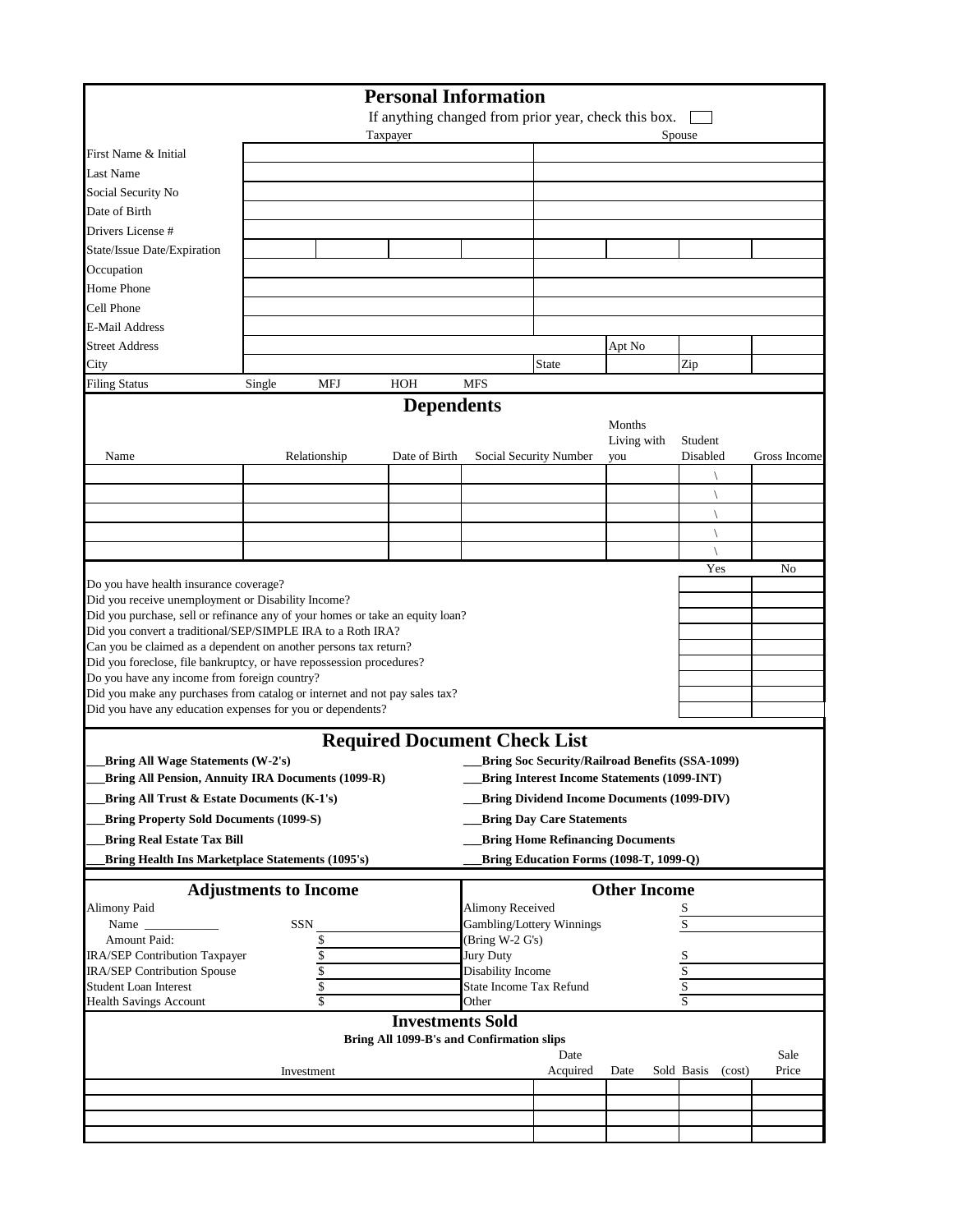|                                                                                                      |                        | <b>State Information</b>      |                                  |              |                                                     |              |       |
|------------------------------------------------------------------------------------------------------|------------------------|-------------------------------|----------------------------------|--------------|-----------------------------------------------------|--------------|-------|
| If rent paid:                                                                                        | Amount                 | No Months                     |                                  | W / Heat Y/N |                                                     |              |       |
|                                                                                                      | \$                     |                               |                                  |              |                                                     |              |       |
|                                                                                                      | \$                     |                               |                                  |              |                                                     |              |       |
|                                                                                                      |                        |                               |                                  |              |                                                     |              |       |
| <b>Health/Long Term Care Insurance</b><br>Amount Paid for health insurance - employer paid a portion |                        |                               |                                  | Yes          | No                                                  |              |       |
| Amount Paid for health insurance - not employed or retired                                           |                        |                               |                                  |              |                                                     |              |       |
| Amount Paid for health insurance - employer did not contribute                                       |                        |                               |                                  |              |                                                     |              |       |
|                                                                                                      |                        |                               |                                  |              |                                                     |              |       |
| Note: If health insurance premiums are deducted pre-tax, disregard.                                  |                        |                               |                                  |              |                                                     |              |       |
|                                                                                                      |                        | <b>Estimated Tax Payments</b> |                                  |              |                                                     |              |       |
|                                                                                                      | Federal                |                               |                                  |              |                                                     | <b>State</b> |       |
| Prior Year - Jan 16, 2019                                                                            |                        |                               | Prior Year - Jan 16, 2019        |              |                                                     |              |       |
| 1st Qtr - Apr 17, 2019                                                                               |                        |                               | 1st Qtr - Apr 17, 2019           |              |                                                     |              |       |
| 2nd Qtr - Jun 15, 2019                                                                               |                        |                               | 2nd Qtr - Jun 15, 2019           |              |                                                     |              |       |
| 3rd Qtr - Sep 17, 2019                                                                               |                        |                               | 3rd Qtr - Sep 17, 2019           |              |                                                     |              |       |
| 4th Otr - Jan 15, 2020                                                                               |                        |                               | 4th Otr - Jan 15, 2020           |              |                                                     |              |       |
| Total                                                                                                |                        |                               | Total                            |              |                                                     |              |       |
|                                                                                                      |                        | <b>Itemized Deductions</b>    |                                  |              |                                                     |              |       |
| <b>Medical Dental Expenses</b>                                                                       |                        |                               |                                  |              | <b>Charitable Contributions (Receipts Required)</b> |              |       |
| Medical Ins Prem (pd by you)                                                                         |                        |                               | <b>Church Cash Contributions</b> |              |                                                     |              |       |
| Long Term Care Insurance                                                                             |                        |                               |                                  |              | You must have receipts for cash contributions       |              |       |
| <b>Prescription Drugs</b>                                                                            |                        |                               | Other Cash Contributions         |              |                                                     |              |       |
| Glasses, Contacts                                                                                    |                        |                               | <b>Donated Goods</b>             |              |                                                     |              |       |
| Hearing Aids, Batteries                                                                              |                        |                               |                                  |              | Must have receipts from organization                |              |       |
| Medical Equipment, Supplies                                                                          |                        |                               |                                  |              |                                                     |              |       |
| Hospital                                                                                             |                        |                               |                                  |              |                                                     |              |       |
| Doctor, Dentist, Specialist                                                                          |                        |                               |                                  |              |                                                     |              |       |
| <b>Medical Miles</b>                                                                                 |                        |                               | Miles Volunteer mileage          |              |                                                     |              | Miles |
| Other                                                                                                |                        |                               |                                  |              |                                                     |              |       |
| <b>Real Estate Taxes Paid</b>                                                                        | <b>Bring Tax Bills</b> |                               | <b>Miscellaneous Expenses</b>    |              |                                                     |              |       |
| Real Estate Taxes -Prin Residence                                                                    |                        |                               | Gambling Losses *                |              |                                                     |              |       |
| <b>Other Real Estate Taxes</b>                                                                       |                        |                               | Other                            |              |                                                     |              |       |
| Personal Property Tax                                                                                |                        |                               | Other                            |              |                                                     |              |       |
| Sales Tax                                                                                            |                        |                               | Other                            |              |                                                     |              |       |
| Other                                                                                                |                        |                               |                                  |              |                                                     |              |       |
| <b>Mortgage Interest Expense</b>                                                                     |                        |                               |                                  |              |                                                     |              |       |
| Mort Int Paid - Bring 1098                                                                           |                        |                               |                                  |              |                                                     |              |       |
| Equity Line of Credit                                                                                |                        |                               |                                  |              |                                                     |              |       |
| Use of Equity Loan                                                                                   |                        |                               |                                  |              |                                                     |              |       |
| Interest pd to others - no 1098                                                                      |                        |                               |                                  |              |                                                     |              |       |
| Paid to: Name                                                                                        |                        |                               |                                  |              |                                                     |              |       |
|                                                                                                      |                        |                               |                                  |              |                                                     |              |       |
|                                                                                                      |                        |                               |                                  |              |                                                     |              |       |
|                                                                                                      | Soc Sec No/EIN         |                               |                                  |              |                                                     |              |       |
| <b>Investment Interest</b>                                                                           |                        |                               |                                  |              |                                                     |              |       |
| * Gambling losses require documented substantiation.                                                 |                        |                               |                                  |              |                                                     |              |       |
| Children cared for                                                                                   |                        | <b>Day Care Expenses</b>      |                                  |              |                                                     |              |       |
| Provider 1                                                                                           |                        |                               | Provider 2                       |              |                                                     |              |       |
| Address                                                                                              |                        |                               | Address                          |              |                                                     |              |       |
|                                                                                                      |                        |                               |                                  |              |                                                     |              |       |
| Soc Sec No/EIN                                                                                       | Amt Pd                 |                               | Soc Sec No/EIN                   |              |                                                     | Amt Pd       |       |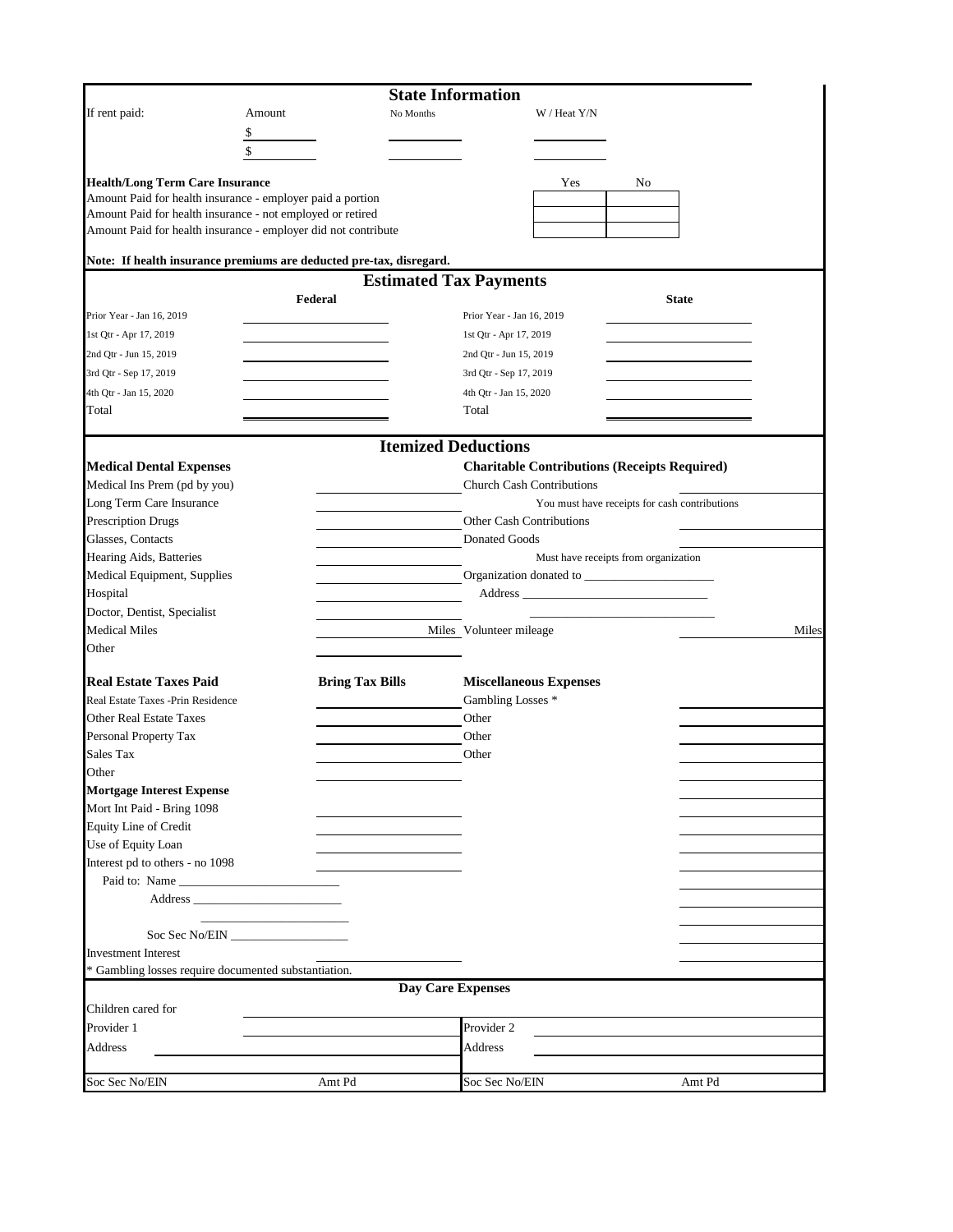|                                                | Schedule C Business Income and Expenses The IRS has determined that small business owners are very likely candidates to make                                                                                                                                        |                                        |                                |        |  |
|------------------------------------------------|---------------------------------------------------------------------------------------------------------------------------------------------------------------------------------------------------------------------------------------------------------------------|----------------------------------------|--------------------------------|--------|--|
|                                                | mistakes applying the tax law. Accordingly, anticipate more audits for business owners in the near future. Please review the following information carefully to                                                                                                     |                                        |                                |        |  |
| assure compliance with the law.                |                                                                                                                                                                                                                                                                     |                                        |                                |        |  |
| <b>Business Name</b>                           |                                                                                                                                                                                                                                                                     |                                        |                                |        |  |
| <b>Total Sales</b>                             | \$                                                                                                                                                                                                                                                                  | Owner                                  | Taxpayer                       | Spouse |  |
|                                                | Holding deposits until next year is not a tax planning item. IRS requires all receipt to be reported in the year received. If there are absorbent deposits that occur<br>following the year end, photo copy all checks being deposits to confirm the payment dates. |                                        |                                |        |  |
|                                                | Credit Cards - Do you accept credit cards from your customers? If you have transactions exceeding \$20,000 and more than 200                                                                                                                                        |                                        |                                |        |  |
|                                                | transactions, your credit card service is required to send a 1099-K to you. Bring all 1099's to your appointment (1099-K's,                                                                                                                                         |                                        |                                |        |  |
| 1099-Misc)                                     |                                                                                                                                                                                                                                                                     |                                        |                                |        |  |
|                                                | During 2018, did you refinance using your primary resident to secure a business loan? Bring all Paperwork.                                                                                                                                                          |                                        |                                |        |  |
| Balance on note prior to re-finance:           |                                                                                                                                                                                                                                                                     |                                        | Balance on Note at 12-31:      |        |  |
|                                                |                                                                                                                                                                                                                                                                     | <b>Expenses</b>                        |                                |        |  |
| Advertising                                    |                                                                                                                                                                                                                                                                     |                                        | *Repairs & Maintenance         |        |  |
| <b>Business Mileage</b><br>#                   |                                                                                                                                                                                                                                                                     | Supplies                               |                                |        |  |
| Commissions                                    |                                                                                                                                                                                                                                                                     | <b>Taxes</b>                           |                                |        |  |
| <b>Contract Labor</b>                          |                                                                                                                                                                                                                                                                     | **Telephone                            |                                |        |  |
| Dues & Subscriptions                           |                                                                                                                                                                                                                                                                     | Tools & Equipment                      |                                |        |  |
| Insurance (Other than Health Ins)              |                                                                                                                                                                                                                                                                     | <b>Travel Expenses</b>                 |                                |        |  |
| <b>Interest</b> - Mortgage                     |                                                                                                                                                                                                                                                                     | Uniforms                               |                                |        |  |
| Interest - Other                               |                                                                                                                                                                                                                                                                     | <b>Utilities</b>                       |                                |        |  |
| Legal & Professional Fees                      |                                                                                                                                                                                                                                                                     | Vehicle Expense                        |                                |        |  |
| Meals & Entertainment                          |                                                                                                                                                                                                                                                                     | Wages                                  |                                |        |  |
| Office Expense                                 |                                                                                                                                                                                                                                                                     |                                        | Employee Health Ins (see back) |        |  |
| Rent - Building                                |                                                                                                                                                                                                                                                                     | Other                                  |                                |        |  |
| Rent - Equipment                               |                                                                                                                                                                                                                                                                     | Other                                  |                                |        |  |
|                                                | *Do any amounts shown in Repairs and Maintenance add value to the property, prolong, useful life, or adapt it to new uses? If                                                                                                                                       |                                        |                                |        |  |
|                                                | so, these amounts can be depreciated. Bring in description of alteration, cost, and in service date.                                                                                                                                                                |                                        |                                |        |  |
|                                                | ** Cell Phones: Does the business blend itself in such a manner that a cell phone is an ordinary and necessary component of the                                                                                                                                     |                                        |                                |        |  |
|                                                | business? Is the cell phone on your business card? Is the cell phone number listed on your letterhead and/or yellow page                                                                                                                                            |                                        |                                |        |  |
| advertising?                                   |                                                                                                                                                                                                                                                                     |                                        |                                |        |  |
|                                                |                                                                                                                                                                                                                                                                     | <b>Cost of Goods Sold</b>              |                                |        |  |
|                                                | <b>Beginning Inventory</b>                                                                                                                                                                                                                                          |                                        |                                |        |  |
|                                                | Purchases                                                                                                                                                                                                                                                           |                                        |                                |        |  |
|                                                | Less Personal Use                                                                                                                                                                                                                                                   |                                        |                                |        |  |
|                                                | Direct Labor                                                                                                                                                                                                                                                        |                                        |                                |        |  |
|                                                | Supplies                                                                                                                                                                                                                                                            |                                        |                                |        |  |
|                                                | Other                                                                                                                                                                                                                                                               |                                        |                                |        |  |
|                                                | <b>Ending Inventory</b>                                                                                                                                                                                                                                             |                                        |                                |        |  |
|                                                | Credit Card purchases - Did you use a credit card for business purchases? Payment by credit card is considered to ba a payment                                                                                                                                      |                                        |                                |        |  |
|                                                | of cash at the time of the charge, not at the time when the credit card company is paid. Please bring a copy of December 31st                                                                                                                                       |                                        |                                |        |  |
| credit card statement with business purchases. |                                                                                                                                                                                                                                                                     |                                        |                                |        |  |
| <b>Schedule C</b> Home Office Expenses         |                                                                                                                                                                                                                                                                     |                                        |                                |        |  |
|                                                | Is a home office used for administrative or management activities for business?                                                                                                                                                                                     |                                        |                                |        |  |
| <b>Total Square Feet of Home</b>               |                                                                                                                                                                                                                                                                     | Purchase Price of Residence            |                                |        |  |
| Total Square Feet of Office                    |                                                                                                                                                                                                                                                                     | Bring in Real Estate Tax Bill for 2018 |                                |        |  |
|                                                | Simplified method available. Square footage of office space x \$5 for maximum of \$1,500 deduction.                                                                                                                                                                 |                                        |                                |        |  |
| Expenses:                                      | Mortgage Insurance                                                                                                                                                                                                                                                  | Property Insurance                     |                                |        |  |
|                                                | Real Estate Taxes                                                                                                                                                                                                                                                   | Utilities                              |                                |        |  |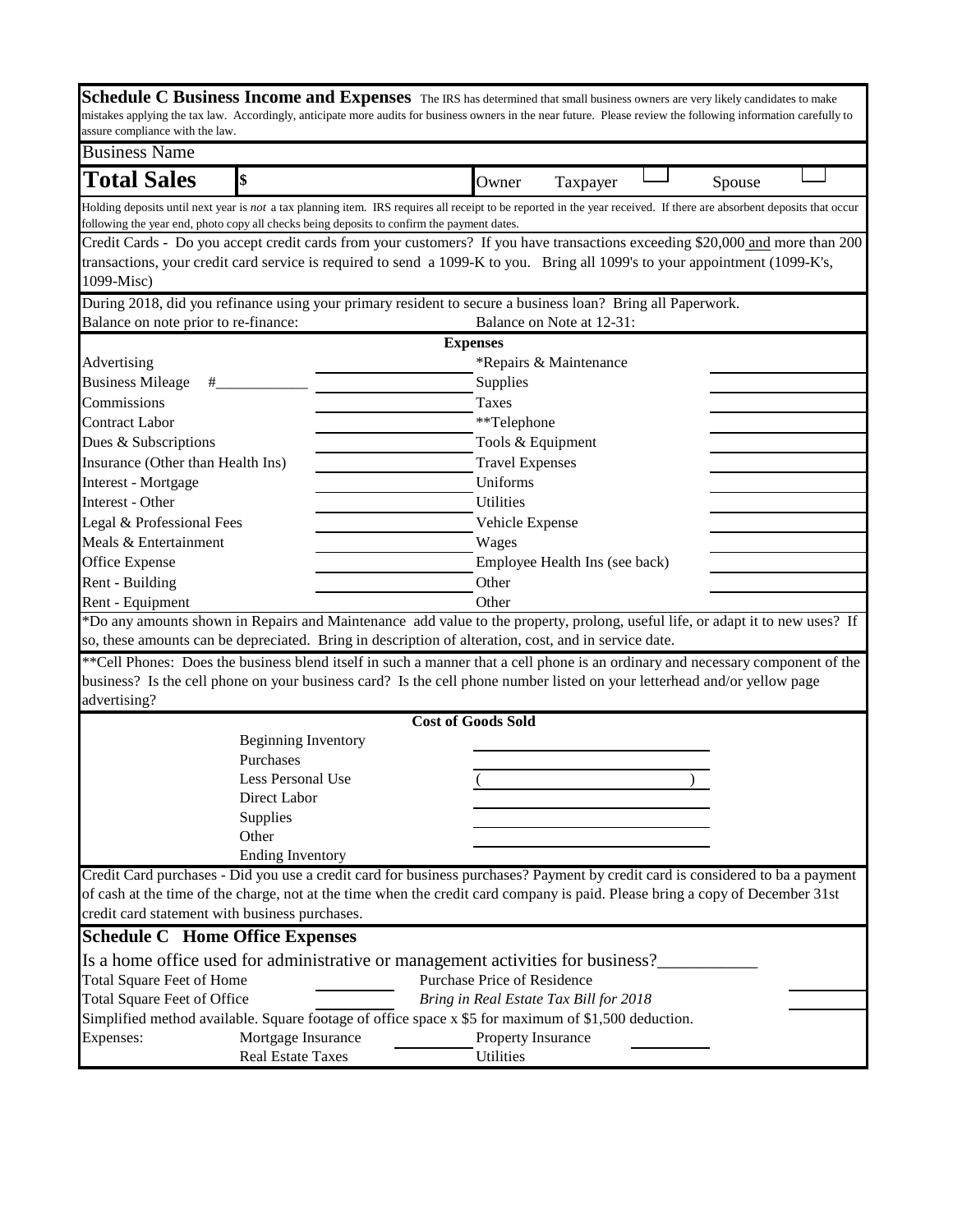|      |        | <b>Assets Purchased</b> |                            |
|------|--------|-------------------------|----------------------------|
| Date | Amount | Description             | <b>Business Percentage</b> |
|      |        |                         |                            |
|      |        |                         |                            |
|      |        |                         |                            |
|      |        |                         |                            |
|      |        |                         |                            |
|      |        |                         |                            |
|      |        |                         |                            |

|      |        | <b>Assets Disposed</b> |                            |
|------|--------|------------------------|----------------------------|
| Date | Amount | Description            | <b>Business Percentage</b> |
|      |        |                        |                            |
|      |        |                        |                            |
|      |        |                        |                            |
|      |        |                        |                            |
|      |        |                        |                            |
|      |        |                        |                            |
|      |        |                        |                            |

## **Form 1099-MISC Required. Paid more than \$600 to one vendor for rent or services.**

If you have are required to issue 1099-MISC, call the office immediately. 1099-MISC must be filed with the IRS by January 31st. If not filed timely, severe penalties apply.

| Vendor Name | Address | <b>EIN</b> | <b>Amount Paid</b> |
|-------------|---------|------------|--------------------|
|             |         |            |                    |
|             |         |            |                    |
|             |         |            |                    |
|             |         |            |                    |
|             |         |            |                    |
|             |         |            |                    |
|             |         |            |                    |
|             |         |            |                    |
|             |         |            |                    |
|             |         |            |                    |
|             |         |            |                    |
|             |         |            |                    |
|             |         |            |                    |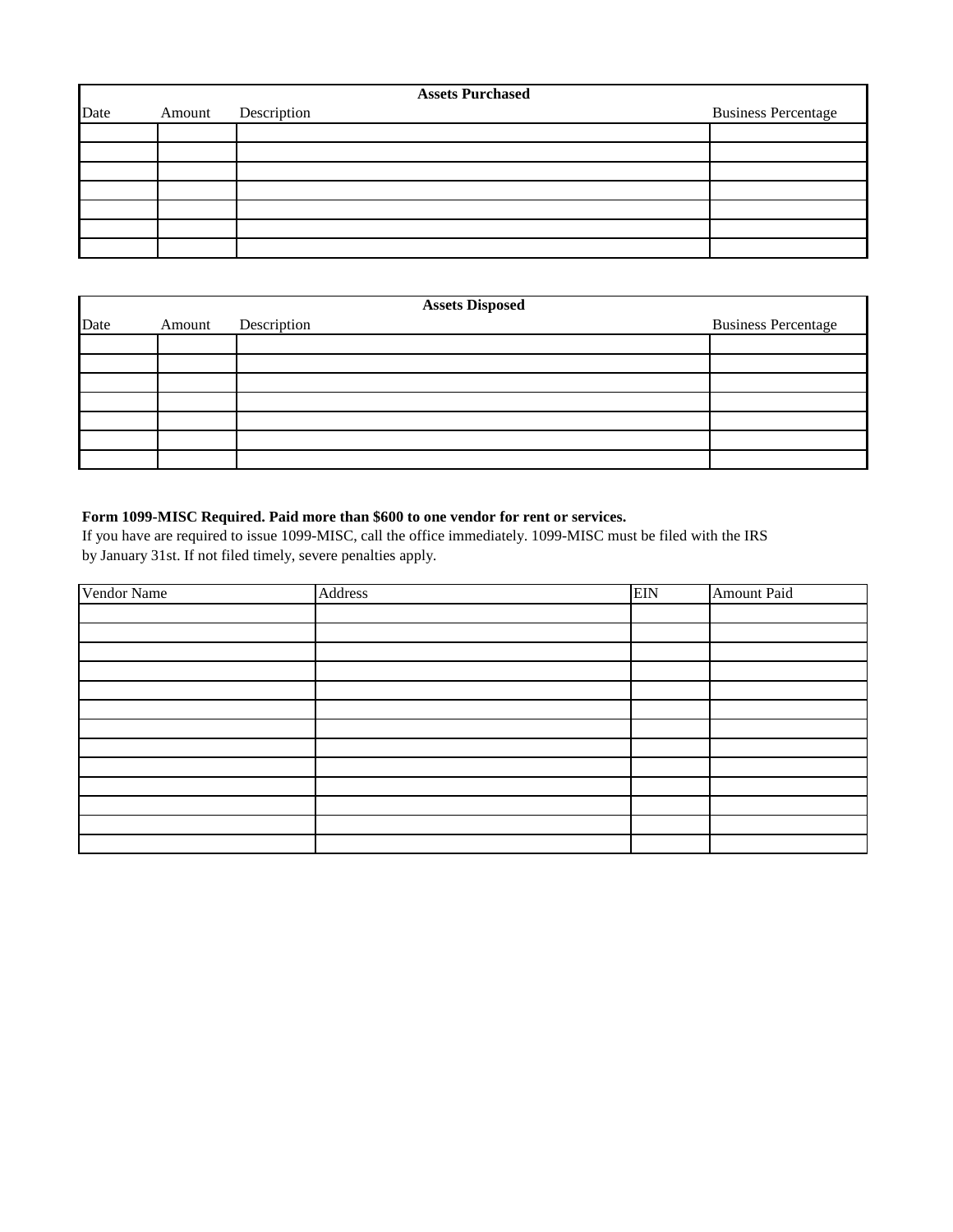**Schedule E** Rental Income and Expenses The IRS has determined that over 60% of Schedule E's are prepared incorrectly. Schedule E has been revised to assure the laws are applied correctly. Please review the following information carefully to comply with the tax law.

| <b>Type of Property:</b>                   |                                                                                                                                                                                                                                                                                               |                                                 |                   |                      |
|--------------------------------------------|-----------------------------------------------------------------------------------------------------------------------------------------------------------------------------------------------------------------------------------------------------------------------------------------------|-------------------------------------------------|-------------------|----------------------|
| Choose From:                               | <b>Single Family</b><br>Mutli Family                                                                                                                                                                                                                                                          | <b>Vacation/Short Term Rental</b><br>Commercial | Land<br>Royalties | Self-Rental<br>Other |
| <b>Rental Property</b>                     | <b>Property 1</b>                                                                                                                                                                                                                                                                             | <b>Property 2</b>                               | Property 3        | Property 4           |
| <b>Address</b>                             |                                                                                                                                                                                                                                                                                               |                                                 |                   |                      |
| City, State, Zip<br>Type of Property (from |                                                                                                                                                                                                                                                                                               |                                                 |                   |                      |
| above)<br>Fair Market Rental Value         |                                                                                                                                                                                                                                                                                               |                                                 |                   |                      |
| Fair Rental Days / Personal                |                                                                                                                                                                                                                                                                                               |                                                 |                   |                      |
|                                            | * Personal use days include any days in which charging less than fair market rental value to related party.                                                                                                                                                                                   |                                                 |                   |                      |
| Is Property Rented To A Relative? Y/N      | A fair rental price is the amount of rent you can expect to received from an unrelated party. Consider structure, size, condition, furnishing, and<br>location when determining the fair market rental value. If renting to related party, fair rental value required from real estate agent. |                                                 |                   |                      |
|                                            | If so, how was the Fair Market Value Determined?                                                                                                                                                                                                                                              |                                                 |                   |                      |
| <b>Rent Received</b>                       | \$                                                                                                                                                                                                                                                                                            | \$                                              | \$                | \$                   |
| <b>Expenses</b>                            |                                                                                                                                                                                                                                                                                               |                                                 |                   |                      |
| Advertising                                |                                                                                                                                                                                                                                                                                               |                                                 |                   |                      |
| Cleaning & Maint                           |                                                                                                                                                                                                                                                                                               |                                                 |                   |                      |
| <b>Commissions Paid</b>                    |                                                                                                                                                                                                                                                                                               |                                                 |                   |                      |
| Insurance                                  |                                                                                                                                                                                                                                                                                               |                                                 |                   |                      |
| Interest - Mortgage                        |                                                                                                                                                                                                                                                                                               |                                                 |                   |                      |
| Interest - Other                           |                                                                                                                                                                                                                                                                                               |                                                 |                   |                      |
| Legal & Prof Fees                          |                                                                                                                                                                                                                                                                                               |                                                 |                   |                      |
| <b>Management Fees</b>                     |                                                                                                                                                                                                                                                                                               |                                                 |                   |                      |
| Repairs                                    |                                                                                                                                                                                                                                                                                               |                                                 |                   |                      |
| Supplies                                   |                                                                                                                                                                                                                                                                                               |                                                 |                   |                      |
| Taxes                                      |                                                                                                                                                                                                                                                                                               |                                                 |                   |                      |
| <b>Utilities</b>                           |                                                                                                                                                                                                                                                                                               |                                                 |                   |                      |
| Vehicle Mileage                            | Miles                                                                                                                                                                                                                                                                                         | Miles                                           | Miles             | Miles                |
| Other                                      |                                                                                                                                                                                                                                                                                               |                                                 |                   |                      |
| Other                                      |                                                                                                                                                                                                                                                                                               |                                                 |                   |                      |
| Other                                      |                                                                                                                                                                                                                                                                                               |                                                 |                   |                      |

### **Form 1099-MISC Required. Paid more than \$600 to one vendor for rent or services.**

If you have are required to issue 1099-MISC, call the office immediately. 1099-MISC must be filed with the IRS by January 31st. If not filed timely, severe penalties apply.

| Vendor Name | Address | <b>EIN</b> | Amount Paid |
|-------------|---------|------------|-------------|
|             |         |            |             |
|             |         |            |             |
|             |         |            |             |
|             |         |            |             |
|             |         |            |             |
|             |         |            |             |
|             |         |            |             |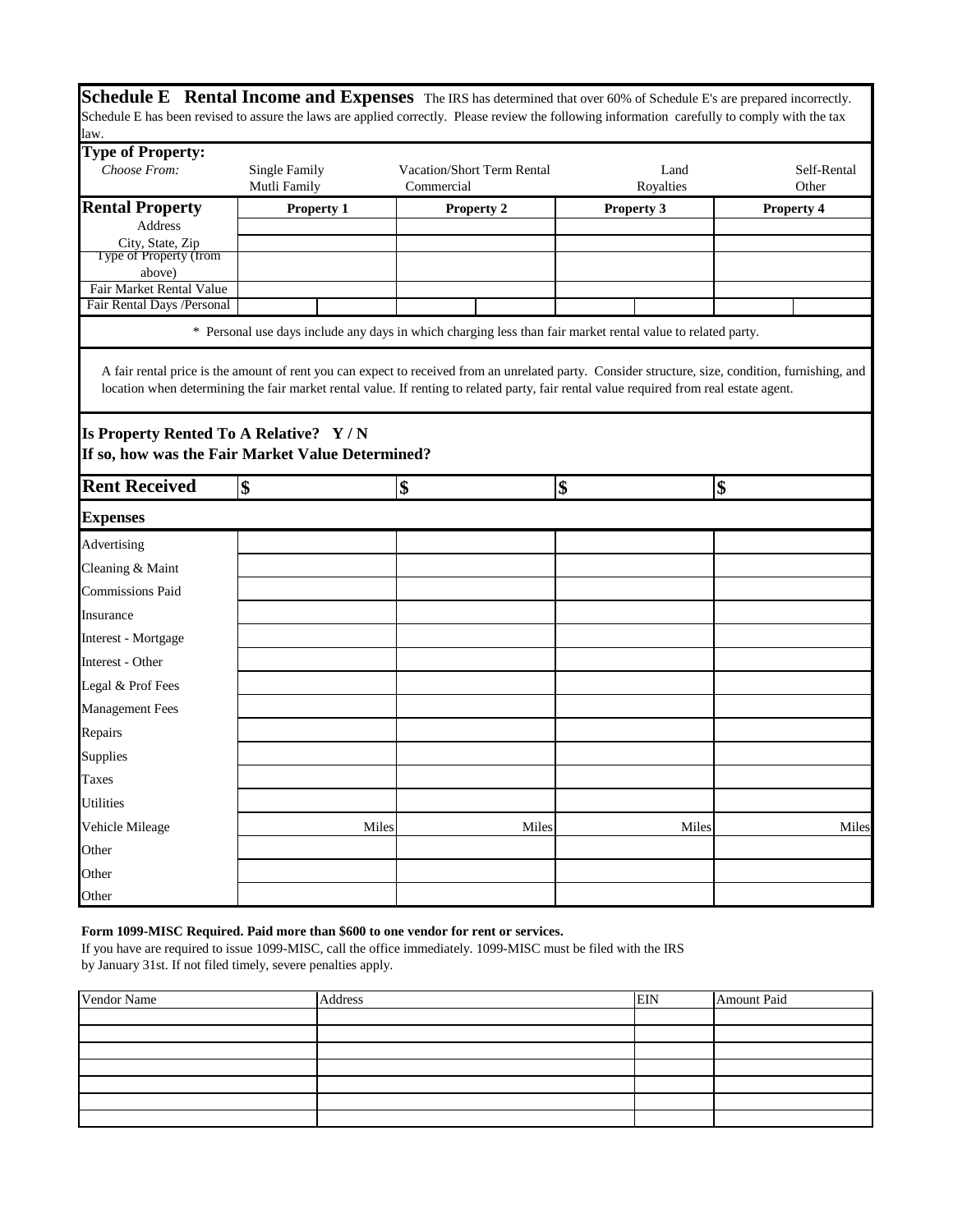# FARM INCOME & EXPENSE WORKSHEET

**Name A: Principal Product** 

**Employer ID # B:** Activity Code

# **1 Sale of livestock purchased for resale Part II Expenses:**

**(purchased feeder stock)** 

| Item | Amt Recy'd | `ost |  | 11 Chemicals  |
|------|------------|------|--|---------------|
|      |            |      |  | 12 Conservati |
|      |            |      |  | 13 Custom H   |
|      |            |      |  | 14 Depreciati |

**2** Sale of livestock, produce, grains, and **Fertilizers & Lime other raised products** 

|         | Item                               |  | Amount |  | 19 Gasoline, Fuel, & Oil         |
|---------|------------------------------------|--|--------|--|----------------------------------|
|         | Raised feeder cattle               |  |        |  | 20 Insurance $(f/s)$             |
|         | (not cull cows see #4)             |  |        |  | 21a Mortgage Interest paid       |
| Calves  |                                    |  |        |  | 21b Other Interest               |
| Sheep   |                                    |  |        |  | 22 Labor Hired                   |
| Swine   |                                    |  |        |  | 23 Pension & Profit Sharing      |
| Poultry |                                    |  |        |  | 24a Rent - Machinery & Equi      |
|         | Dairy Products                     |  |        |  | 24b Rent - Other (land, anima    |
| Eggs    |                                    |  |        |  | 25 Repair & Maintenance of       |
| Wool    |                                    |  |        |  | 26 Seed & Plants                 |
|         | Tobacco                            |  |        |  | 27 Storage & Warehouse           |
|         | Vegetables                         |  |        |  | 28 Supplies                      |
|         | Soybeans                           |  |        |  | 29 Taxes $(f/s)$                 |
| Corn    |                                    |  |        |  | 30 Utilities (f/s)               |
|         | <b>Other Grains</b>                |  |        |  | 31 Vet Fees/Breeding/Medio       |
| Hay     |                                    |  |        |  | 32 Other Expenses: (specify      |
| Straw   |                                    |  |        |  |                                  |
|         | Fruit & Nuts                       |  |        |  |                                  |
|         | <b>Total to Schedule F, Line 4</b> |  |        |  |                                  |
|         |                                    |  |        |  |                                  |
| 3a      | Patronage dividend                 |  |        |  | <b>Various Expenses:</b>         |
| 4a      | Total agriculture prog. Pymts      |  |        |  | Dues & Subscriptions             |
| 5a      | <b>Commodity CR Loans</b>          |  |        |  | Meals for Labor                  |
| 5b      | CCC Loan Forfeited or              |  |        |  | <b>Employee Health Insurance</b> |
|         | Repaid w/ Certificates             |  |        |  | <b>Owner's Health Insurance</b>  |
| 6       | Crop Insurance                     |  |        |  |                                  |
| 7a      | Custom & Machine Hire              |  |        |  |                                  |
|         |                                    |  |        |  |                                  |
| 8a      | Other Income:                      |  |        |  |                                  |
|         | Federal Gas Tax Credit             |  |        |  |                                  |
|         | <b>State Gas Tax Credit</b>        |  |        |  |                                  |
|         | <b>Total to Schedule F, Line 9</b> |  |        |  | <b>Total Various Expenses</b>    |

|    | Item                                  | Amount |
|----|---------------------------------------|--------|
| 10 | Vehicle miles                         | miles  |
|    | 11 Chemicals                          |        |
|    | 12 Conservation Expenses              |        |
|    | 13 Custom Hire (Machine Work)         |        |
|    | 14 Depreciation & Section 179         |        |
|    | 15 Employee Benefit Plans             |        |
|    | 16 Feed Purchase                      |        |
|    | 17 Fertilizers & Lime                 |        |
|    | 18 Freight & Trucking                 |        |
|    | 19 Gasoline, Fuel, & Oil              |        |
|    | 20 Insurance $(f/s)$                  |        |
|    | 21a Mortgage Interest paid            |        |
|    | 21b Other Interest                    |        |
|    | 22 Labor Hired                        |        |
|    | 23 Pension & Profit Sharing           |        |
|    | 24a Rent - Machinery & Equipment      |        |
|    | 24b Rent - Other (land, animals, etc) |        |
|    | 25 Repair & Maintenance of Bldg/ Mach |        |
|    | 26 Seed & Plants                      |        |
|    | 27 Storage & Warehouse                |        |
|    | 28 Supplies                           |        |
|    | 29 Taxes $(f/s)$                      |        |
|    | 30 Utilities (f/s)                    |        |
|    | 31 Vet Fees/Breeding/Medicine         |        |
|    | 32 Other Expenses: (specify)          |        |
|    |                                       |        |
|    |                                       |        |
|    |                                       |        |
|    |                                       |        |
|    | <b>Various Expenses:</b>              |        |
|    | Dues & Subscriptions                  |        |
|    | Meals for Labor                       |        |
|    | <b>Employee Health Insurance</b>      |        |
|    | <b>Owner's Health Insurance</b>       |        |
|    |                                       |        |
|    |                                       |        |
|    |                                       |        |
|    |                                       |        |
|    |                                       |        |
|    |                                       |        |
|    | <b>Total Various Expenses</b>         |        |